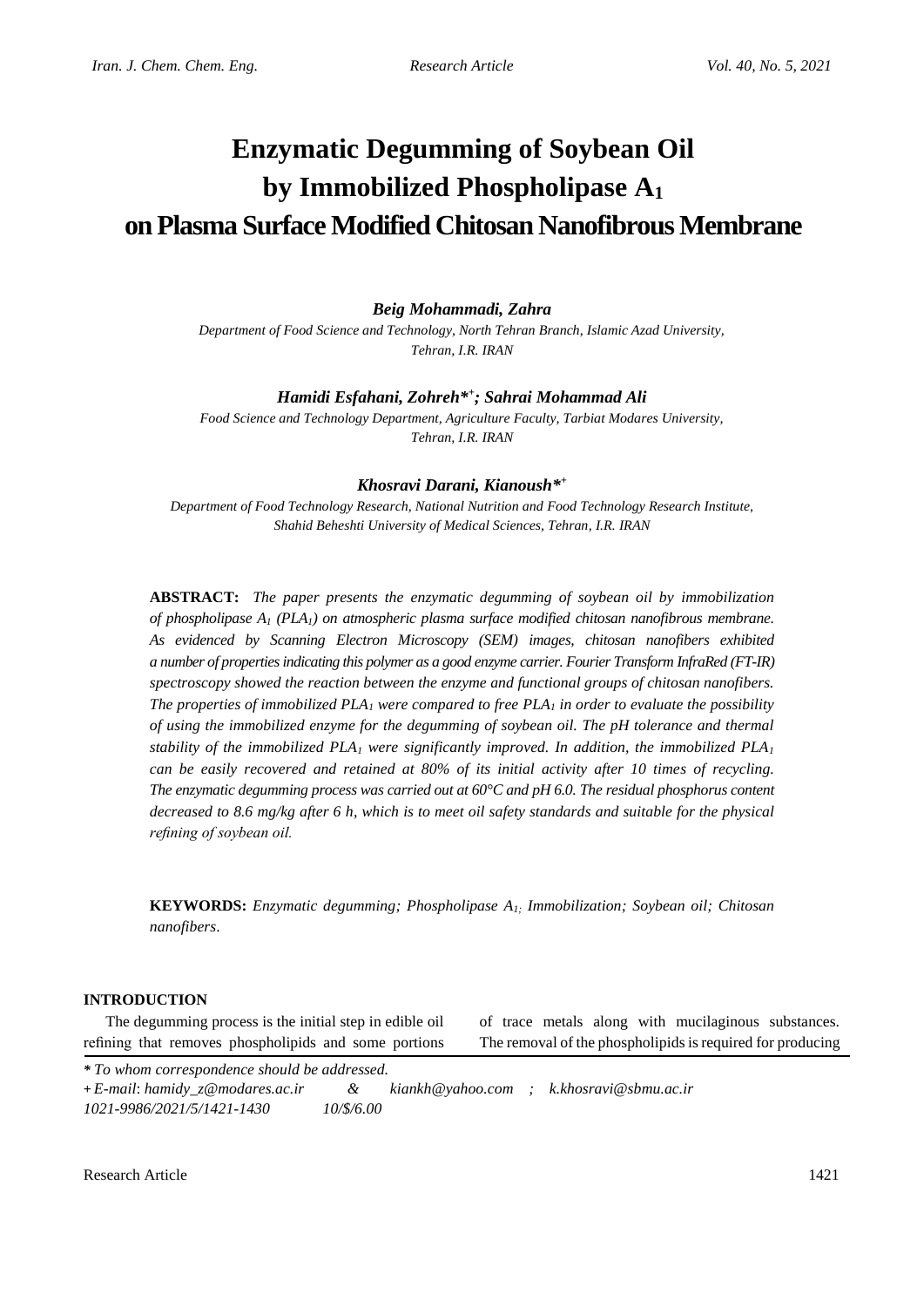high quality refined oil [1]. Phospholipids are negative components in vegetable oils during oil deodorization and steam distillation [2]. Traditional degumming processes such as acid treatment, water degumming, super degumming, total degumming, and ultrafiltration process cannot guarantee the achievement of low phosphorus content  $(\leq 10$  mg/kg) required for industrial applications [3-4]. Although the traditional water degumming process is effective for hydratable phosphatides, a significant amount of Non-Hydratable Phosphatides (NHP) will remain in the oil (especially in soybean oil). The NHP can be removed simultaneously with the Free Fatty Acids (FFA) by a chemical refining process that must involve the utilization of a greater amount of acid thus resulting in high cost for wastewater treatment. Other technical and environmental demerits of the chemical refining process include low yields, nutrient loss, high-energy consumption, and a large amount of water consumption. Some physical refining processes have gained popularity as more environmentally friendly treatments with lower operating costs. Nonetheless, a small amount of NHP will remain in the degummed soybean oil even after the physical refining process [5]. It is therefore important that a new approach be developed for the complete removal of phosphatides from vegetable oils.

Enzymatic degumming is probably the best process available today for reducing the phosphorus content of vegetable oils. In this process, enzymes changed NHP into a hydratable form, which was then removed by centrifugation [4]. The result of Xiaoyang *et. al.* showed the phosphorus content of dewaxed rice bran oil after phospholipase A1-catalyzed degumming could be decreased from 332.5 mg/kg to 9.3 mg/kg while the phosphorus content of degummed rice bran oil after water and acid degumming was more than permitted limit [6]. For a degumming process to be successful, the selection of enzyme and its catalyzed mechanism is very important. Most studies on the degumming of crude vegetable oils are based on the free phospholipase  $A_1$  [7-10]. Free phospholipase  $A_1$  (PLA<sub>1</sub>) is very sensitive to pH and temperature and cannot be easily reused. Therefore, the immobilization of  $PLA_1$ is a promising technology and has a large impact on industrial scale degumming operations.

To achieve relatively high enzyme loading and catalytic efficiency for large-scale operations and applications supports with high surface-to-volume rations

-an inherent feature of nanoscale materials- are often desirable. Among the various nanoscale materials, it appears that electrospun nanofibrous membranes are promising supports for enzyme immobilization due to advantages such as large specific surface, fine porous structure, easy recoverability from the reaction media, and applicability for continuous operations in comparison with nanoparticles [11].

Chitosan is an abundantly available low-cost biopolymer that can be obtained from natural resources. As compared with other commercial polymers, it has received a lot of focus due to its specific properties such as cationic, nontoxicity, high adsorption capacity, abundance, and low price. These significant chemical and biological characteristics make chitosan a desirable biomaterial for enzyme immobilization [12].

Plasma treatment is a simple process to modify the physical and chemical characteristics of biomaterials without altering their bulk properties and without changing the mutagenic and toxic effects of chemical materials like glutaraldehyde. It can be performed using different gases to modify the physical and chemical characteristics of biomaterials and to enhance their biological activity [13].

This paper presents pioneering research for enzymatic degumming by immobilized  $PLA_1$  on plasma-modified chitosan nanofibers. The conditions for  $PLA_1$  purification [14] and its immobilization on plasma-modified chitosan nanofibrous membrane [15] were determined in our previous studies. The effect of pH and the reusability of immobilized  $PLA_1$  were investigated when used in the degumming of soybean oil and finally, the quality of the enzymatic degummed oil was assessed.

# **EXPERIMENTAL SECTION**

# *Materials*

The PLA<sub>1</sub> (Lecitase<sup>™</sup> Ultra), soybean oil (with phosphorus content of 168.5 mg/kg), soy-phospholipid (SPL), chitosan (CS of low molecular weight, 91.2 % degree of deacetylation), and Polyethylene oxide (PEO, MW 900 KDa) were obtained from Novozymes A/S (Bagsvaerd, Denmark), Behshahr oil Industry (Tehran, Iran), Behpak Co. (Behshar, Iran), Easter Groups (Dong Chen Co., Ltd, China), and Acros Organics Co. (New Jersey, USA), respectively. All other chemicals of analytical grade were purchased from Merck Chemical (Darmstadt, Germany).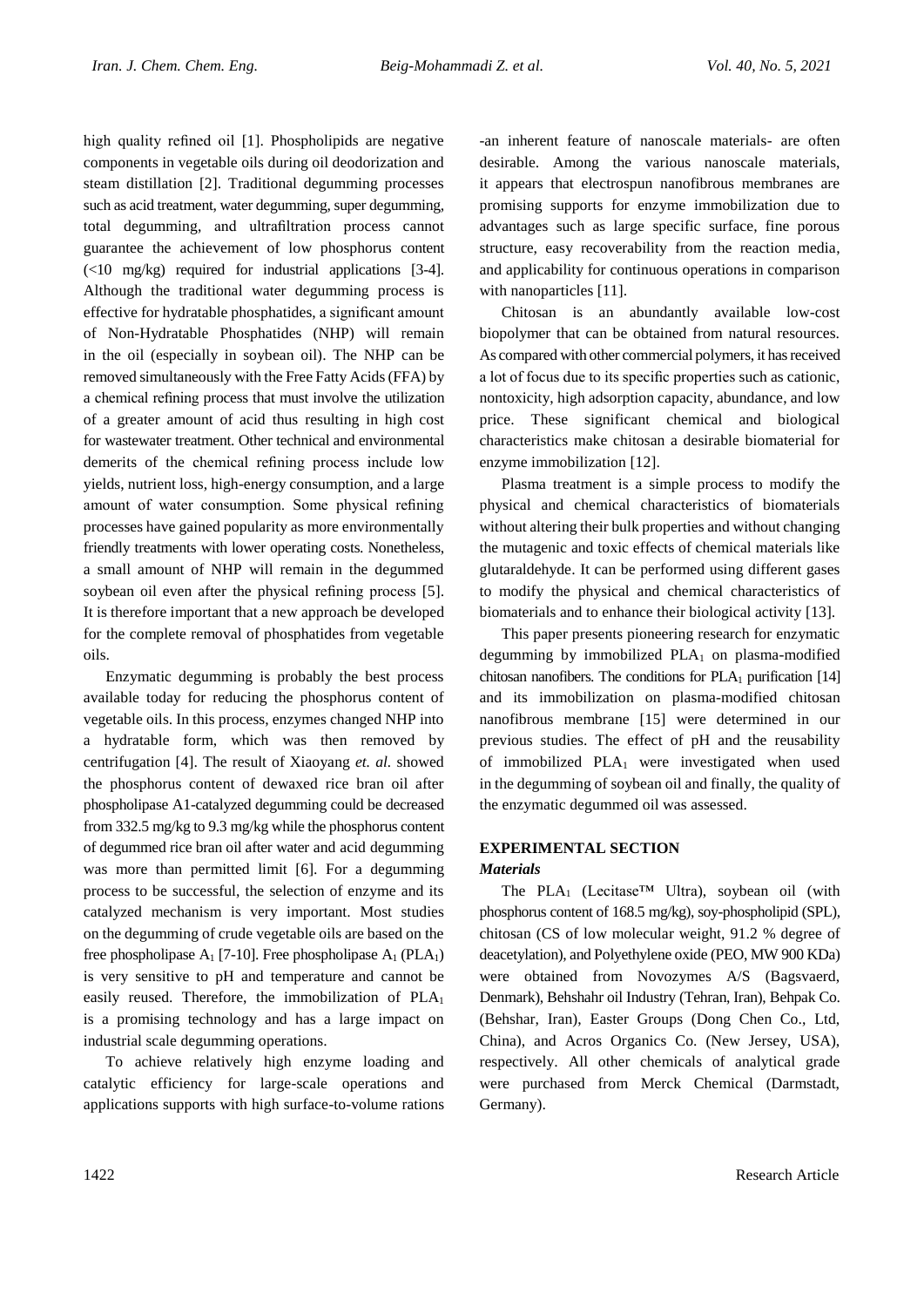## *Preparation and surface modification of chitosan nanofibers*

Chitosan nanofibers were prepared using the method described by *Mirzaei et al*. [16]. Chitosan solution and PEO solution were prepared separately in aqueous acetic acid (80 V/V%) under magnetic stirring at 37°C for 24 h. The obtained solutions were then mixed together in a weight ratio of 90:10 CS/PEO. The process was carried out using Electroris (FNM, Tehran, Iran). The voltage, distance between needle to the collector, injection rate, drum speed, and time were fixed at 20 kV, 12 cm, 3 mL/h, 200 rpm, and 1 h, respectively. Electrospun fibers were treated by homemade air-Dielectric Barrier Discharge (DBD) plasma. A power of 30 W and a frequency of 6 kHz was applied to the DBD reactor by DC-pulsed high voltage.

#### *Characterization*

To characterize the morphology of nanofibers before and after plasma treatment, a Scanning Electron Microscope (SEM) was used (Philips XL30, USA). To test changes in the chemical structure, the Attenuated Total Reflection-Fourier Transform InfraRed (ATR-FTIR; Bruker Optics, TENSOR 27, USA) spectra were measured from 4000 to 500 cm<sup>-1</sup> at a resolution of 4 cm<sup>-1</sup> [13,17].

#### *Immobilization of PlA<sup>1</sup> on CS/PEO nanofibrous mat*

The coupling reaction used to immobilize  $PLA_1$  onto the Atmospheric Plasma Surface Modified CS/PEO Nanofibrous Membrane (APSM CS/PEO NM) was carried out under different conditions to determine the optimum conditions for immobilization. The preliminary trials investigated changes in the pH of the reaction mixture, the immobilization time, and the amount of  $PLA_1$  at 4.5-7.5, 3-10 h, and 200-1000 U/kg, respectively.  $PLA_1$  solution was prepared by solving the appropriate amount of enzyme in phosphate-citrate buffer (50 mM, pH 4.5-7.5). Varying amounts of PLA1 were added to the APSM CS/PEO NM, and incubated at 4ºC [18]. Immobilization efficiency is defined as the ratio of the activity of the immobilized enzyme to the activity of the free enzyme used [19].

#### *Enzyme assay*

PLA<sub>1</sub> assay was performed with soy-phospholipid emulsion using the method of *Jiang et al*. [9]. Four mL of substrate emulsion (25% SPL and 4% polyvinyl alcohol solution with a volume ratio of 1:4), 5 mL of 100 mM citric acid buffer (pH 5.0), and 1 mL of enzyme solution were mixed and incubated at 37ºC for 10 min. The reaction was terminated with the addition of ethanol 95% (15 mL) after incubation, and the liberated FFAs were titrated with 50 mM NaOH. Blanks were measured with heatinactivated PLA samples (95 ºC, 10 min). One unit of PLA is the amount of enzyme which releases 1 µmol of titratable Free Fatty Acids (FFAs) per minute under the described conditions.

## *Effect of pH and temperature on enzyme activity*

The pH and temperature optima of the free and immobilized PLA<sup>1</sup> were investigated on emulsion consisting of 4% SPL in 50 mM phosphate-citrate buffer in the range of pH 2.0-10.0 (at  $35^{\circ}$ C for 3 h) and 4-90 $^{\circ}$ C (10 min), respectively [20]. The highest activity measured under the corresponding pH or temperature was designated as 100%, and the activities at all the remaining pH and temperatures were values proportional to the highest activity.

#### *Reusability*

To evaluate the reusability, the immobilized enzyme was placed into soybean oil at pH 6.0 and 60°C. The hydrolysis of the phospholipids for 7 h was monitored over 10 cycles. After each cycle, the immobilized enzyme was washed with 50 mM phosphate buffer at pH 6.0 and then reused [3,21]. The residual enzyme activity after each cycle was defined as the value proportional to the original activity (100%).

#### *Batch degumming process of soybean oil*

Batch degumming was performed with free and immobilized enzymes using the optimum conditions determined in the previous sections. 300 g of soybean oil and 0.36 mL citric acid (45%) were mixed in a 500 mL Erlenmeyer flask, heated to 80°C, and stirred at 500 rpm for 20 min. The oil was cooled to 60°C and then adjusted to 5.5–6.0 pH with 1 M NaOH while stirring at 500 rpm. Six (6) mL of water was added to the oil and stirred at 30 rpm for 20 min. The free or immobilized enzyme solution was added to the oil at an appropriate dose rate of PLA<sub>1</sub> (U/kg oil mass). The mixture was incubated at 60°C and stirred at 30 rpm. The samples for phosphorus analysis were taken at 1 h intervals [3,21]. Then the reaction mixture was centrifuged at 6,000 *g* to remove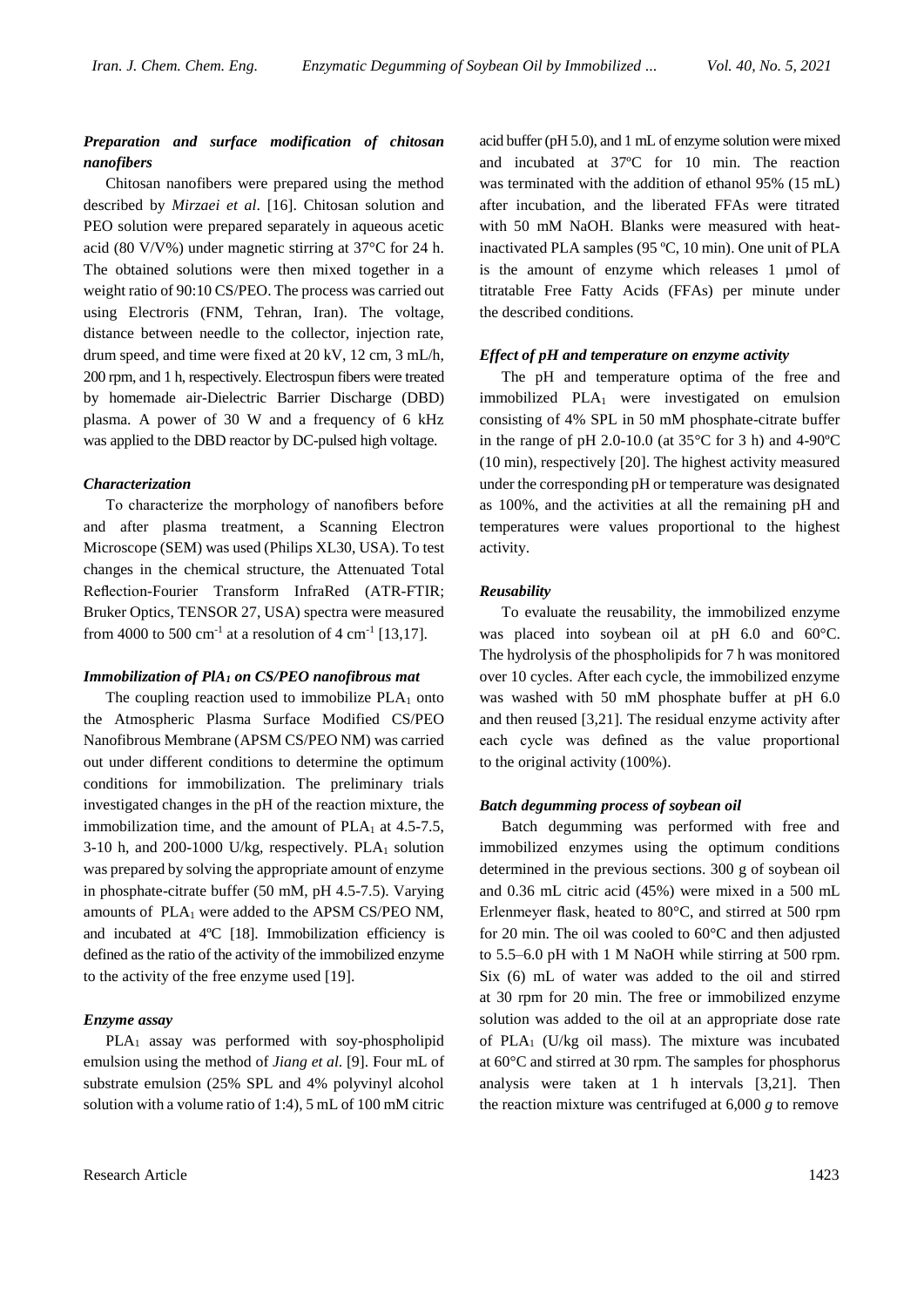the mucilaginous gums. The residual phosphorus content in the oil phase was assayed according to the AOCS method Ca12–55 [22].

## *Determination of the oil quality indices*

Free Fatty Acids (FFA) and Peroxide Value (PV) were determined according to the AOCS official methods F 9a-44 and Cd 8-53, respectively [22].

## *Statistical analysis*

All experiments were performed in triplicate. The data were reported as means and standard deviations. One-way ANOVA was performed using SPSS 16 Statistical software (SPSS Inc., Chicago, IL.). Differences were considered to be significant at  $p \leq 0.05$  according to Duncan's Multiple Range Test.

## **RESULTS AND DISCUSSION**

# *Surface morphologies of unmodified and APSM CS/PEO nanofibrous membrane*

The original CS/PEO nanofibrous membrane presented a homogeneous, continuous, and uniform network with a diameter range of 70–240 nm (Fig. 1a). A series of atmospheric plasma with different initial times ranging from 2 to 10 minutes was applied to investigate the effect on surface functionalization and enzyme immobilization. One practical concern for solid supporting materials is the stability of nanofibrous structures during functionalization and biocatalytic applications. Surface-modification by atmospheric plasma for 6 min caused remarkable changes in the stability of CS/PEO nanofibers (Fig. 1b') in comparison with non-treated CS/PEO NM (Fig. 1a') after immersion in Distilled Deionized Water (DDW) and remained intact after plasma treatment (Fig. 1b).

The chemical structure changes were characterized *via* ATR-FT-IR. The results demonstrated that the quantities of chitosan functional groups could be increased after plasma treatment from 2 to 6 min but reduced after 10 min, in which the 6 min APSM CS/PEO NM exhibit the most hydroxyl, carboxylic acid, –NH, and – OH groups on the surface in comparison to the untreated CS/PEO NM. Therefore, the 6 min atmospheric plasma treatment was chosen as the suitable plasma reaction time for CS/PEO NM (Fig. 2). The unmodified CS/PEO NM exhibited a stretching of C **–** O bond of the hydroxyl groups at approximately  $1030$  and  $1085$  cm<sup>-1</sup> and then an amino



*Fig. 1: SEM images of (a) untreated, and (b) 6 min plasma treated CS/PEO NM before immerging in double distilled water, and (a') untreated, and (b) 6 min plasma treated CS/PEO NM after immerging in double distilled water*

stretching bond at approximately 1600 cm<sup>-1</sup>. The  $C = O$ carbonyl stretch of a carboxylic acid bond appears at approximately 1650 cm-1 . The absorption band at approximately 3000-3500 cm-1 was contributed by the stretching vibrations of –NH and – OH groups [23,24]. Furthermore, the ATR-FT-IR spectra for APSM CS/PEO NM are similar to those of the unmodified CS/PEO NM; however, the APSM CS/PEO NM exhibited more significant hydroxyl, carboxylic acid, –NH and – OH groups absorption bonds. This means that the atmospheric plasma could involve functional groups. *Ni et al.* found that surface modified chitosan using open-air plasma could introduce chitosan with bioactive components more efficiently [25].

#### *Immobilization of PLA<sup>1</sup>*

During the immobilization procedure, the effects of time and pH on the activity of the immobilized PLA<sub>1</sub> were determined and the results shown in Fig. 3. Data show that the process at 5.5 pH and 5 h reaction time can obtain 75 and 80% immobilization efficiencies. When the pH value was higher or lower than 5.5, the immobilization efficiency was lower. The change in pH value can influence the electrical charges on the surface of the nanofibers and limit the interactions between functional groups on the surface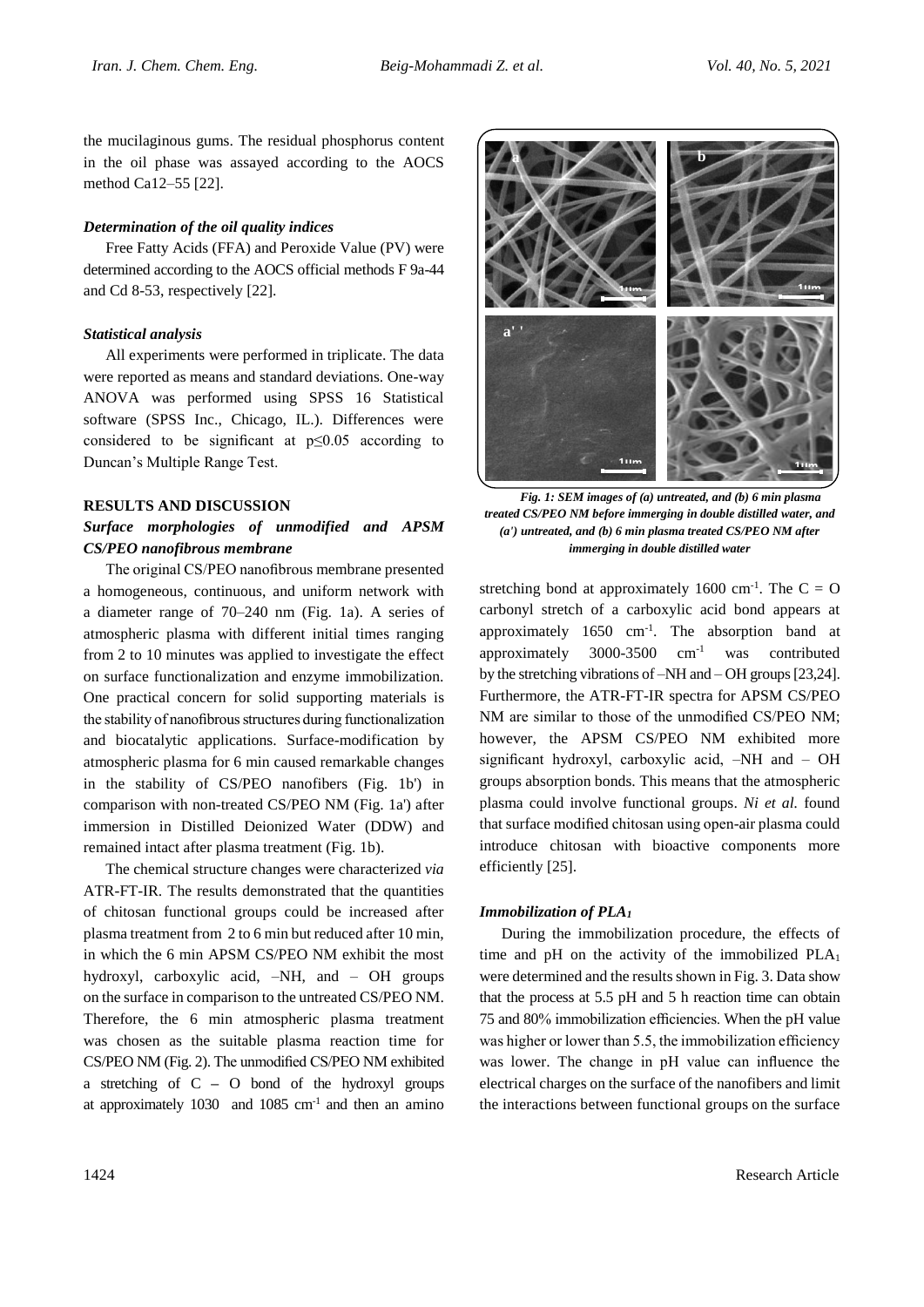

*Fig. 2: ATR-FTIR spectra of (a) untreated, (b) 6 min plasma-treated CS/PEO NM, and (c) 6 min plasma-treated CS/PEO NM after PLA<sup>1</sup> immobilizing in optimum condition (pH 5.5, 5 h, 600 PLA1 dosage U/kg)*

of APMS CS/PEO NM and those of PLA1. Protein denaturation can occur under conditions of excess acid or alkali [26-27]. The immobilization efficiency significantly increased with treatment time until it reached a maximum at 5 h and then steadily declined over the next 5 h. The longer immobilization times could result in a greater load of PLA<sup>1</sup> molecules on the surface of the support and limit substrate diffusion due to steric inhibition [28]. The initial concentration of an enzyme can also greatly affect the activity of the immobilized enzyme. In order to find the optimal concentration of PLA1, the immobilization of various concentration ranges of  $PLA_1$  from 200 to 1000 U/ kg on 1 cm<sup>2</sup> APSM CS/PEO NM was investigated and the results are shown in Fig. 3C. The highest immobilization efficiency was  $96.5%$  at the lowest PLA<sub>1</sub> concentration of 200 U/ kg. Further increases in PLA<sub>1</sub> concentration caused a decrease in PLA<sup>1</sup> activity that followed a corresponding decrease in immobilization. The highest activity (2362 U/g)

was observed at 600 U/kg concentration of PLA1. Moreover, the saturation and multi-layering of the enzyme on the surface could cause intermolecular steric hindrance to substrate diffusion at the higher enzyme/support ratio [29]. The enzymatic aggregation on the surface of APSM CS/PEO NM could block the active sites of the enzyme.

In this system, plasma activation is an important factor that affects the performance of the immobilized PLA<sub>1</sub>. As shown in Fig. 2c, in optimum conditions (5 h, pH 5.5, 600 U/kg PLA<sup>1</sup> concentration and 82.3% immobilization efficiency), the enzyme loading significantly increases with an increase in plasma effect which is attributed to the increased surface density of functional groups such as  $-NH^{3+}$  on the membrane surfaces. The results obtained for PLA<sub>1</sub> immobilization are directly associated and almost simultaneously, reflecting the observation made by other researchers concerning the effect of pH, time, and different enzyme concentrations [19,21].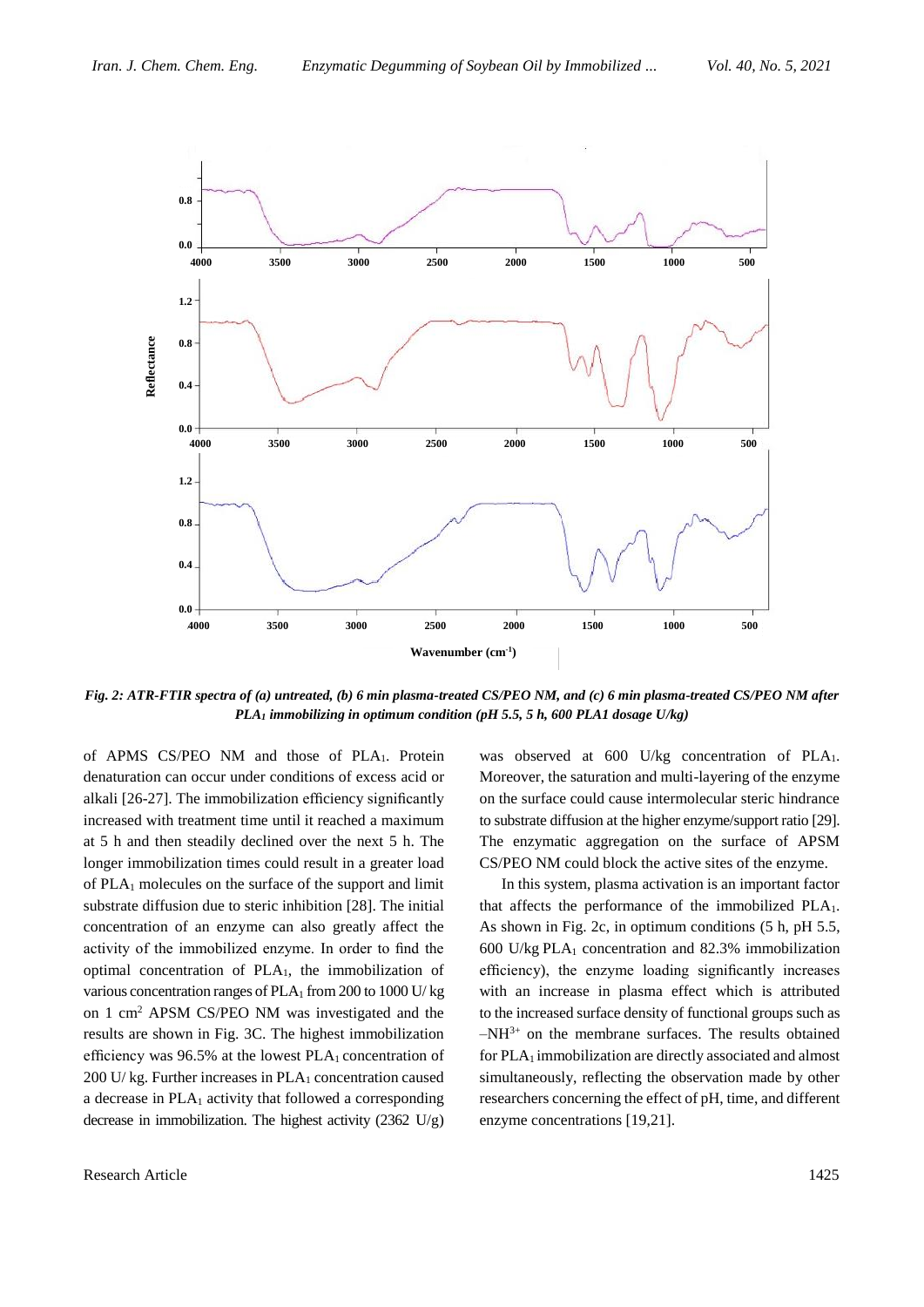

*Fig. 3: Effect of (a) pH and (b) time on the immobilization efficiency of immobilized PLA1; (c) Effect of initial concentration of PLA on the immobilization efficiency () and activity () of immobilized PLA1.*

# **Effect of pH and temperature on the activities of free and** *immobilized enzymes*

Figure 4a shows the pH-activity profiles of the free and immobilized enzymes from pH 2.0 to 10.0 (35°C, 3h). When the pH was within the 5.5–6.5 range, the immobilized  $PLA_1$  had greater relative activity. The optimum pH for immobilized  $PLA_1$  was 6.0. The free PLA<sub>1</sub> activity intensely decreased at pH values greater than 5.0. Compared to free  $PLA_1$ , the pH-activity profile of the immobilized enzyme showed an upward shift in pH with considerable broadening due to greater pH stability. This was attributed to the partitioning effects of the supports. Since the reaction medium and the insoluble support are two different phases, depletion in one of the phases is possible. When this occurs, the immediate microenvironment of the enzyme on the surface of the support material will be different from that of the bulk solution. Similar results have been reported by other researchers [7,18]. The broadened pH/activity profile of immobilized  $PLA_1$  may have important benefits when developing industrial applications.

The optimum temperature for the free  $PLA_1$  was 50 $^{\circ}$ C, while the maximum activity of the immobilized  $PLA_1$  was at 60ºC (Fig. 4b). The shift in optimal temperature toward higher values could be due to the immobilization of the enzyme which increased instability and resulted in the formation of the enzyme-substrate complex which hindered the access of substrates to the active sites and covalent bond between the enzyme and support medium [13,18]. Enzyme immobilization using plasma surface modification is an effective tool for its thermostabilization due to the restriction of linkage and free movement at higher temperatures. Therefore, the amide linkages (present in enzyme) are protected from disruption thus leading to the stability of the enzyme at higher temperatures [13]. There are many advantages of running bioprocesses at elevated temperatures such as higher diffusion rates, lower substrate viscosities, increased reactant solubility, and reduced risk of microbial contamination [27].

### *Reusability of immobilized enzyme*

The reusability of immobilized enzymes is an important aspect of the application, especially in industrial applications. The variation of the activity of immobilized PLA<sub>1</sub> after multiple-reuse is shown in Fig.5 where it could be observed that the residual activity remained about 80% of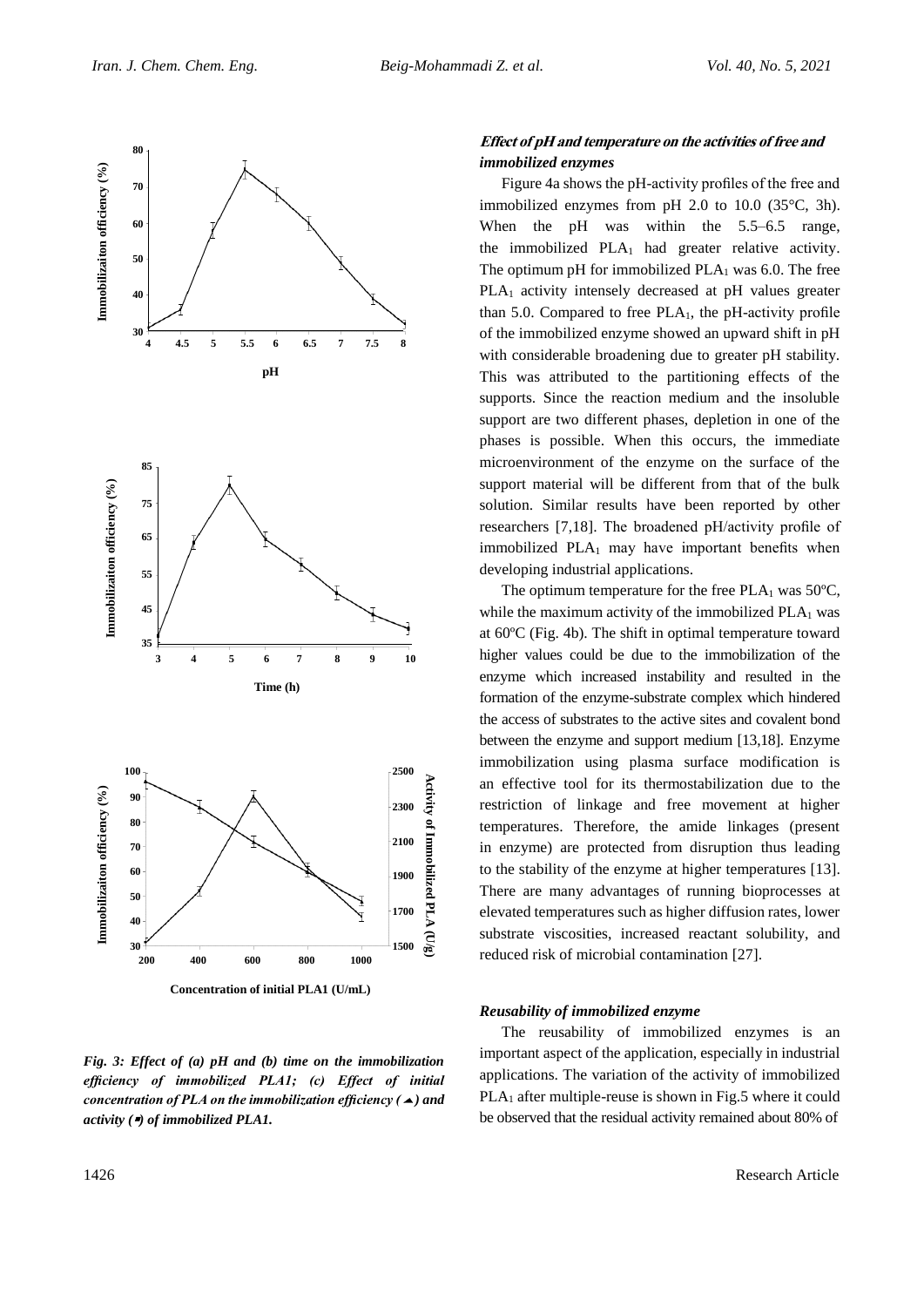

*Fig. 4: The effect of (a) pH and (b) temperature on the activity of free (* $\triangle$ *) and immobilized (* $\triangle$ *) PLA1* 

the initial activity after the 10th recycle. The decrease inactivity was considered as the denaturation and leakage of protein from the supports during use [18]. Therefore, the current results indicate that prepared APMS CS/PEO NM has good stability and reusability for PLA<sub>1</sub>.

## *Batch enzymatic degumming*

The free and Immobilized  $PLA_1$  enzymes were used to reduce the residual phospholipid contents below 10 mg/kg in soybean oil. The initial phosphorus content in waterdegumming soybean oil was 168.5 mg/kg. The temperature and pH values were maintained at 50 and 60°C, and pH 5.0 and 6.0, respectively for free and Immobilized PLA1. The hydrolysis time and residual phosphorus levels are shown in Table 1. Free PLA exhibited a sharp decline in phosphorus content and reached less than 10 mg/kg after 4 h. The final residual phosphorus content reached almost 7.6 mg/kg after 6 h. The final residual phosphorus content for immobilized PLA<sub>1</sub> was 8.6 mg/kg after 6 h that would be suitable for physical refining in the industry. The results indicate that the free enzyme was more mobile and more accessible to the phospholipid substrates but could only be used for one cycle.

For the water degumming, the residual phosphorus content of degummed rice bran oil could not be reduced to less than 50 mg/kg. The citric acid dosage of 0.10%, high shearing rate of 23000 rpm, chelation time of 60 min, NaOH dosage of 1.5 mole equivalent to the amount of citric acid, reaction temperature of 50°C, and total water dosage of 2.5%, while the phosphorus content of degummed rice bran oil after water and acid degumming

was 120.5 mg/kg and 66.4 mg/kg, respectively. The phosphorus content of dewaxed rice bran oil after phospholipase A1-catalyzed degumming could be decreased from 332.5 mg/kg to 9.3 mg·kg [6].

The result of *Yang et al.* showed the highest activity of the 15 units of recombinant free PLA1 from *Serratia marcescens* (18.9 U/mL) could decrease the phosphorus content in 150 g of crude rapeseed oil decreased from 22.6 mg/kg to 9.3 mg/kg [2]. *Sheelu et al*. used immobilized  $PLA<sub>1</sub>$  on gelatin cross-linked with glutaraldehyde to degum rice bran oil without loss of enzyme activity even after six recycles [7]. The calcium alginate-chitosan was used for immobilization of PLA<sup>1</sup> by *Yu et al*. with a high fixation level but the immobilized enzyme could only be used for four cycles  $[21]$ . Immobilization of  $PLA<sub>1</sub>$ on magnetic nanoparticles showed better stability and in a batch, the final residual phosphorus content was reduced to 9.6 mg/kg after 7 h [3]. Oil degumming process, under the condition of pH 5.5 and  $T = 50$  °C, the phosphorus content was reduced to less than 10 ppm after 4-5 h for free PLA1 and after 7 h for immobilization PLA<sup>1</sup> on bentonite [1]. In comparison with previous researches, immobilized PLA<sub>1</sub> on APSM CS/PEO NM has a broad range of temperature and  $pH$ , compared to the free  $PLA_1$ with 10 cycles reusability. Also, the final residual phosphorus content was reduced to less than 10 mg/kg in less time. Enzymatic degumming is a relatively recent adaptation of the standard water-degumming process that offers the benefit of increasing the efficiency, reducing losses, during the degumming step. The enzymatic process variation uses phospholipases to separate polar and nonpolar moieties of phospholipids, thereby improving the removal of the polar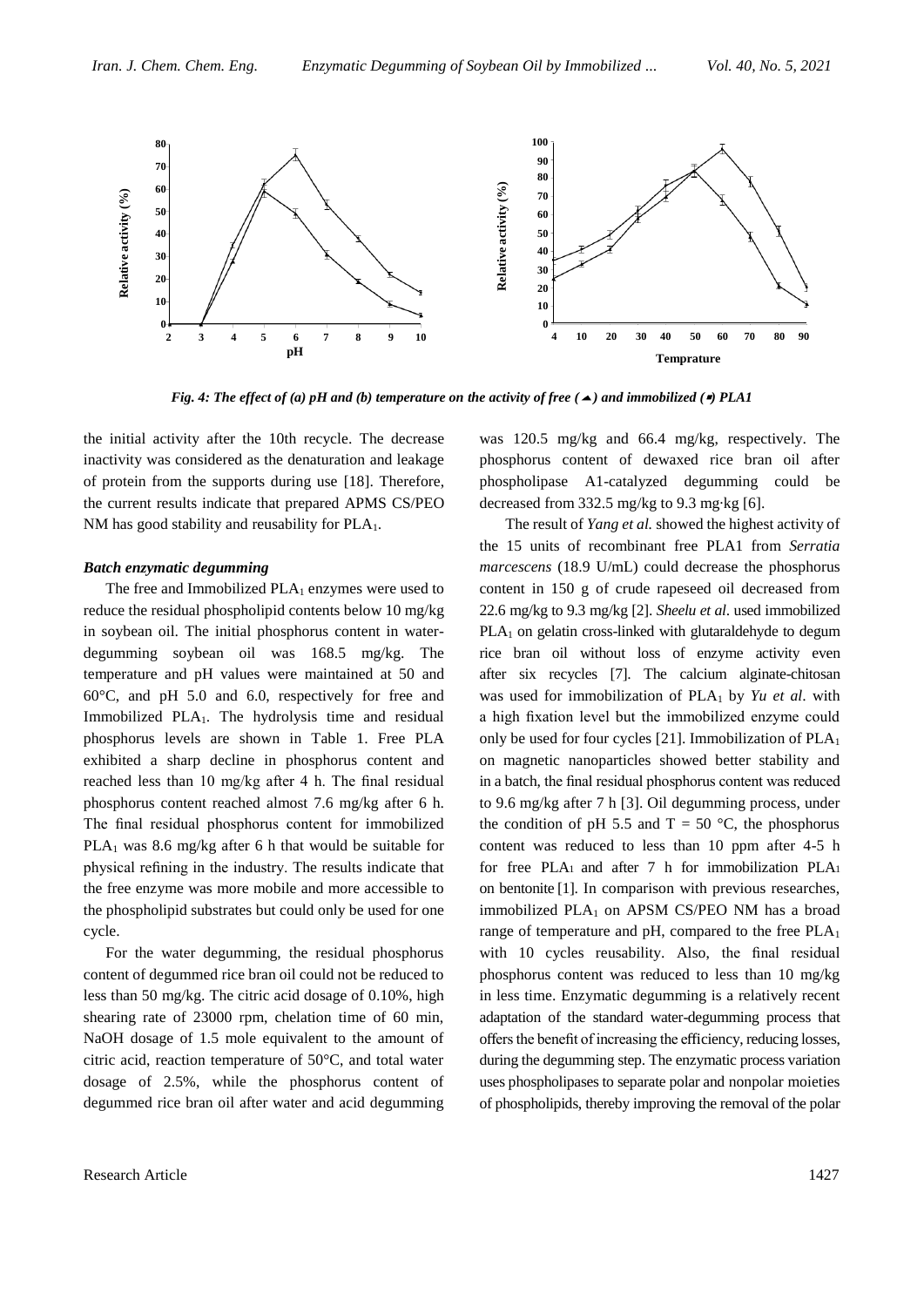| Time (h)       | Phosphorous content (mg/kg)  |                              |  |
|----------------|------------------------------|------------------------------|--|
|                | Free $PLA_1$                 | Immobilized PLA              |  |
| $\Omega$       | $168.5 \pm 2.8$ <sup>a</sup> | $168.5 \pm 2.8$ <sup>a</sup> |  |
|                | $69.9 \pm 1.8^{\mathrm{b}}$  | $96.4 \pm 2.5^{\text{a}}$    |  |
| 2              | $30.2 \pm 1.1^{\text{ b}}$   | $52.9 \pm 1.9^{\text{a}}$    |  |
| 3              | $15.7 \pm 0.5^{\mathrm{b}}$  | $28.3 \pm 0.9^{\text{ a}}$   |  |
| $\overline{4}$ | $9.8 \pm 0.3^{\mathrm{b}}$   | $18.1 \pm 0.6^{\text{ a}}$   |  |
| 5              | $8.7 \pm 0.3^{\mathrm{b}}$   | $10.5 \pm 0.4^{\text{ a}}$   |  |
| 6              | $7.6 \pm 0.2^b$              | $8.6 \pm 0.2^{\circ}$        |  |

*Table 1: The residual phosphorus contents (mg/kg) after degumming by free and immobilized PLA<sup>1</sup> in batch process.*

*Values in the same raw followed by different letters are significantly different (p<0.05)*

| Table 2: Overview of the FFA and oxidative stability of degummed soybean oil after different kinds of treatment. |  |  |  |  |
|------------------------------------------------------------------------------------------------------------------|--|--|--|--|
|------------------------------------------------------------------------------------------------------------------|--|--|--|--|

| Parameters       | Crude oil                  | Enzymatic degumming with free $PLA_1$ | Enzymatic degumming with immobilized PLA1 |
|------------------|----------------------------|---------------------------------------|-------------------------------------------|
| FFA $(g/100g)^*$ | $2.10 \pm 0.05^{\text{a}}$ | $2.22 + 0.11^b$                       | $2.23 + 0.06^b$                           |
| $PV$ (mmol/kg)   | $3.55 \pm 0.07^{\rm a}$    | $3.64 + 0.13^b$                       | $3.62 + 0.09^b$                           |

*Values in the same raw followed by different letters are significantly different (p<0.05)*

*\*. Expressed as the oleic acid*

components and reducing the amount of oil that is entrained in the gum phase [30]. Although some studies show a combination of new techniques to increase the efficiency and productivity of the degumming process were used [31]. The combination of different types of phospholipases [32], accelerates enzymatic processes with ultrasound used to intensify mass transfer rates and, in consequence, to increase the rates of biochemical reactions [33].

# *The effect of enzymatic degumming on the quality of degummed oil*

It is well known that  $PLA_1$  hydrolyzes the acyl-ester bond of phospholipids to release FFA thus, treatment of crude oil with  $PLA_1$  could result in an increase in free fatty acid in the oils. In our study, there existed a significant difference between crude and enzymatic degummed oils  $(P \leq 0.05)$ . *Sampaio et al.* found that with increasing enzymatic degumming time to achieve good degumming efficiency, FFA also increases (Table 2) [10]. The PV gives a measure of the extent to which an oil sample has undergone primary oxidation. Enzymatic degummed soybean oils showed a significantly higher value of PV compared with crude oil. However, a significant difference was not observed between soybean oils degummed by free

(at 4 h) and immobilized  $PLA_1$  (at 6 h). This increase means that the crude oil was partially oxidized during the enzymatic degumming process (Table 2). It might be explained that phospholipids were a kind of natural antioxidant and could delay the rate of oil oxidation [34].

# **CONCLUSIONS**

Oil degumming is a crucial and costly process in oil refining. A maximum of 10 mg/kg is the final acceptable phospholipids content for vegetable oils and so achieving this value was the aim of this study. The results show the immobilization of  $PLA_1$  on APSM CS/PEO NM not only provides a simple pathway to reach high enzyme loading, effective catalytic activity, easy recovery, and reusability but also remarkably improves the enzyme stability under common pH and thermal conditions compared to free PLA1. The immobilized  $PLA_1$  can be reused 10 times without a significant loss in the enzyme activity. In addition, the results demonstrate that immobilized PLA<sup>1</sup> can be used for industrial-scale degumming and appears to be robust enough for repeated use in batch reactors and other biotechnological processes.

*Received : Feb. 23, 2020 ; Accepted : Jun. 8, 2020*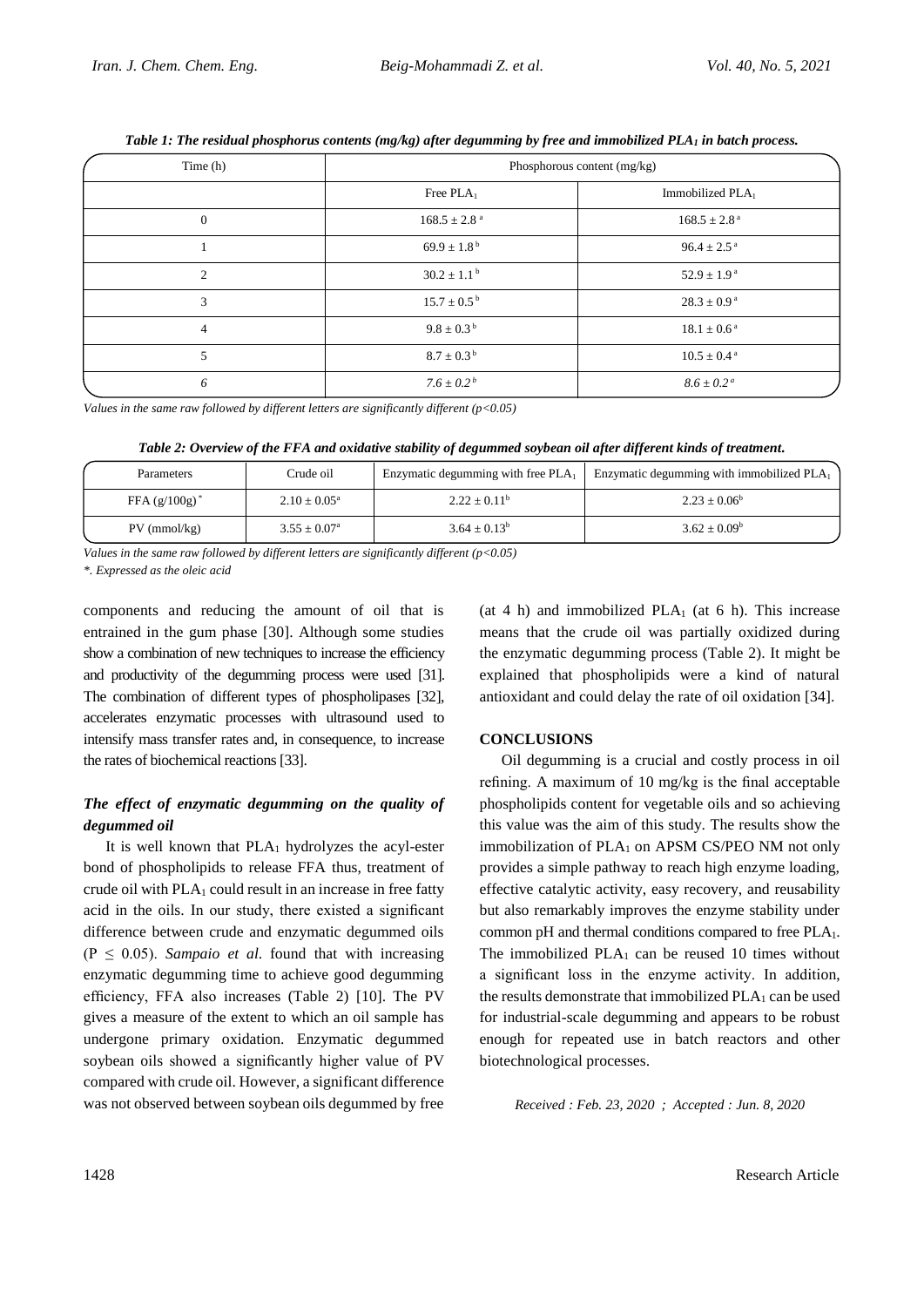#### **REFERENCES**

- [1] Kernani R., Boukerroui A., [Soybean Oil Degumming](http://www.ijcce.ac.ir/article_29400_0.html)  [by Immobilized Phospholipase A1,](http://www.ijcce.ac.ir/article_29400_0.html) *Iran. J. Chem. Chem. Eng.(IJCCE),* **37:** 141-149 (2018).
- [2] Yang P., Wu Y., Jiang S., Zheng Z., Hou Z., Mu D., Xiao W, Jiang S., Yang Y. [Effective Expression of](https://www.frontiersin.org/articles/10.3389/fbioe.2019.00272/full)  the *Serratia marcescens* [Phospholipase A1 Gene in](https://www.frontiersin.org/articles/10.3389/fbioe.2019.00272/full)  *Escherichia coli* [BL21\(DE3\), Enzyme](https://www.frontiersin.org/articles/10.3389/fbioe.2019.00272/full)  [Characterization, and Crude Rapeseed Oil](https://www.frontiersin.org/articles/10.3389/fbioe.2019.00272/full)  [Degumming via a Free Enzyme Approach,](https://www.frontiersin.org/articles/10.3389/fbioe.2019.00272/full) *Frontiers Bioeng Biotech,* **7**:1-10 (2019).
- [3] Yu D., Ma Y., Xue S., Jiang L., Sh J., [Characterization](https://www.sciencedirect.com/science/article/pii/S0023643812003507)  [of Immobilized Phospholipase A1 on Magnetic](https://www.sciencedirect.com/science/article/pii/S0023643812003507)  [Nanoparticles for Oil Degumming Application,](https://www.sciencedirect.com/science/article/pii/S0023643812003507) *LWT Food Sci Technol* **50**: 519–525 (2012).
- [4] Yang B., Zhou R., Yang J., Wang Y., Wang W., [Insight](https://link.springer.com/article/10.1007%2Fs11746-008-1225-y)  [into the Enzymatic Degumming Process of Soybean](https://link.springer.com/article/10.1007%2Fs11746-008-1225-y) oil. *J. Am. Oil Chem Soc*., **85**:421–425 (2008).
- [5] O'Brien R., Farr W.E., Wan P.J., ["Introduction to Fats](https://books.google.com/books/about/Introduction_to_Fats_and_Oils_Technology.html?id=gr81JMwGBnYC)  [and Oils Technology"](https://books.google.com/books/about/Introduction_to_Fats_and_Oils_Technology.html?id=gr81JMwGBnYC) 2nd ed. AOCS Press. Champaign, pp 154–155, (2000).
- [6] Xiaoyang S., Shaojun T., Lifen Z., Jianchun X. [Effect](https://www.hindawi.com/journals/jchem/2019/1608750/)  [of Phospholipase A1-Catalyzed Degumming on](https://www.hindawi.com/journals/jchem/2019/1608750/)  [Oryzanol, Tocopherols, and Tocotrienols of](https://www.hindawi.com/journals/jchem/2019/1608750/)  [Dewaxed Rice Bran Oil,](https://www.hindawi.com/journals/jchem/2019/1608750/) *J. Chem*. (2019). doi.org/10.1155/2019/1608750
- [7] Sheelu G., Kavitha G., Fadnavis N., [Efficient](https://link.springer.com/article/10.1007%2Fs11746-008-1261-7)  [Immobilization of Lecitase in Gelatin Hydrogel and](https://link.springer.com/article/10.1007%2Fs11746-008-1261-7)  [Degumming of Rice Bran Oil Using a Spinning](https://link.springer.com/article/10.1007%2Fs11746-008-1261-7)  [Basket Reactor,](https://link.springer.com/article/10.1007%2Fs11746-008-1261-7) *J. Am. Oil Chem. Soc*., **85**: 739-748 (2008).
- [8] Manjula S., Jose A., Divakar S., Subramanian R., [Degumming Rice Bran Oil Using Phospholipase A](https://onlinelibrary.wiley.com/doi/abs/10.1002/ejlt.201000376)1, *Eur. J. Lipid. Sci. Tech.*., **113**: 658-664, (2011).
- [9] Jiang X., Chang M., Wang X., Jin Q., Wang X., [The Effect of Ultrasound on Enzymatic](https://www.sciencedirect.com/science/article/pii/S1350417713001715)  [Degumming Process of Rapeseed Oil by the Use of](https://www.sciencedirect.com/science/article/pii/S1350417713001715)  [Phospholipase A](https://www.sciencedirect.com/science/article/pii/S1350417713001715)1, *Ultrason. Sonochem.*, **21**: 142–148 (2014).
- [10] Sampaio K.A., Zyaykina N., Stevens C.V., Wozniak B., Tsukamoto J., Greyt W.D., [Enzymatic Degumming:](https://onlinelibrary.wiley.com/doi/abs/10.1002/ejlt.201400218)  [Degumming Efficiency Versus Yield Increase,](https://onlinelibrary.wiley.com/doi/abs/10.1002/ejlt.201400218) *Eur. J. Lipid. Sci. Tech.,* **117**: 81-86 (2015).
- [11] Schiffman J.D., Schauer C.L., A Review: [Electrospinning of Biopolymer Nanofibers and Their](https://www.tandfonline.com/doi/abs/10.1080/15583720802022182)  [Applications.](https://www.tandfonline.com/doi/abs/10.1080/15583720802022182) *Polym. Rev.,* **48**:317-352 (2008).
- [12] Vakili M., Rafatullah M., Salamatinia B., Abdullah A.Z., Ibrahim M.H., Tan K.B., Gholami Z., Amouzgar P., [Application of Chitosan and Its](https://www.sciencedirect.com/science/article/abs/pii/S0144861714006729)  [Derivatives as Adsorbents for Dye Removal from](https://www.sciencedirect.com/science/article/abs/pii/S0144861714006729)  [Water and Wastewater: A Review,](https://www.sciencedirect.com/science/article/abs/pii/S0144861714006729) *Carbohydr. Polym.*, **113**: 115–130 (2014).
- [13] Chang S., Chian C.H., Plasma Surface Modification Mffects [on Biodegradability and Protein Adsorption](https://www.sciencedirect.com/science/article/abs/pii/S0169433213011434)  [Properties of Chitosan Films,](https://www.sciencedirect.com/science/article/abs/pii/S0169433213011434) *Appl. Surf. Sci.,* **282**: 735– 740 (2013).
- [14] Beig-Mohammadi Z., Hamidi-Esfahani Z., Sahari M.A., [Khosravi-Darani K., Optimization of Phospholipase A](http://journals.sbmu.ac.ir/afb/article/view/9844)<sup>1</sup> [Immobilization on Plasma Surface Modified](http://journals.sbmu.ac.ir/afb/article/view/9844)  [Chitosan Nanofibrous Mat,](http://journals.sbmu.ac.ir/afb/article/view/9844) *Appl. Food Biotech.,* **3**: 25-34 (2016).
- [15] Beig-Mohammadi Z., Hamidi-Esfahani Z., Sahari M.A., Khosravi-Darani K., [Purification and](https://www.sciencedirect.com/science/article/abs/pii/S1878818117303687)  [Characterization of Extracellular Phospholipase A](https://www.sciencedirect.com/science/article/abs/pii/S1878818117303687)<sup>1</sup> from *[Trichoderma atroviride](https://www.sciencedirect.com/science/article/abs/pii/S1878818117303687)* sp. ZB-ZH292, *Biocatal. Agr. Biotech.,* **13**: 176-181 (2018).
- [16] Mirzaei E., Majidi R.F., Shokrgozar M.A, Paskiabi F.A., [Genipin Cross-linked Electrospun Chitosan-Based](http://nmj.mums.ac.ir/?_action=articleInfo&article=2112)  [Nanofibrous Mat as Tissue Engineering Scaffold.](http://nmj.mums.ac.ir/?_action=articleInfo&article=2112) *Nanomed J*, **1**:137-146 (2014).
- [17] Uygun A., Kiristi M., Oksuz L., Manolache S., Ulusoy S., [RF hydrazine Plasma Modification of](https://www.sciencedirect.com/science/article/abs/pii/S0008621510005045)  [Chitosan for Antibacterial Activity and Nanofiber](https://www.sciencedirect.com/science/article/abs/pii/S0008621510005045)  [Applications,](https://www.sciencedirect.com/science/article/abs/pii/S0008621510005045) *Carbohydr Res*, **346**:259-265, (2011).
- [18] Huang X.J., Ge D., Xu Z.K., [Preparation and](https://www.sciencedirect.com/science/article/abs/pii/S0014305707003448)  [Characterization of Stable Chitosan Nanofibrous](https://www.sciencedirect.com/science/article/abs/pii/S0014305707003448)  [Membrane for Lipase Immobilization,](https://www.sciencedirect.com/science/article/abs/pii/S0014305707003448) *Eur. Polym. J.*, **43**:3710–3718 (2007).
- [19] Zhan J.F., Jiang S.T., Pan L.J., Immobilization of Phospholipase A<sup>1</sup> [Using a Polyvinyl Alcohol-alginate](https://www.scielo.br/scielo.php?pid=S0104-66322013000400004&script=sci_arttext)  [Matrix and Evaluation of the Effects of](https://www.scielo.br/scielo.php?pid=S0104-66322013000400004&script=sci_arttext)  [Immobilization.](https://www.scielo.br/scielo.php?pid=S0104-66322013000400004&script=sci_arttext) *Braz. J. Chem. Eng.*, **30**: 721-728 (2013).
- [20] Jianhong F., Huoqing H., Kun T., Bin Y., Yuhu S., Pingkai O., [A Novel Cold-adapted Phospholipase A](https://www.sciencedirect.com/science/article/pii/S0141022907003109)<sup>1</sup> from *Serratia sp. xjF1*[: Gene Cloning, Expression](https://www.sciencedirect.com/science/article/pii/S0141022907003109)  [and Characterization,](https://www.sciencedirect.com/science/article/pii/S0141022907003109) *Enzyme Microb Technol,* **42**:187-194 (2008).
- [21] Yu D., Shi J., Jiang L., Xue J., Li Z., Kakuda Y., Immobilization of Phospholipase  $A_1$  and Its [Application in Soybean Oil Degumming,](https://link.springer.com/article/10.1007/s11746-011-1943-4) *J. Am. Oil Chem. Soc.*, **89**:649-656 (2012).

Research Article 1429